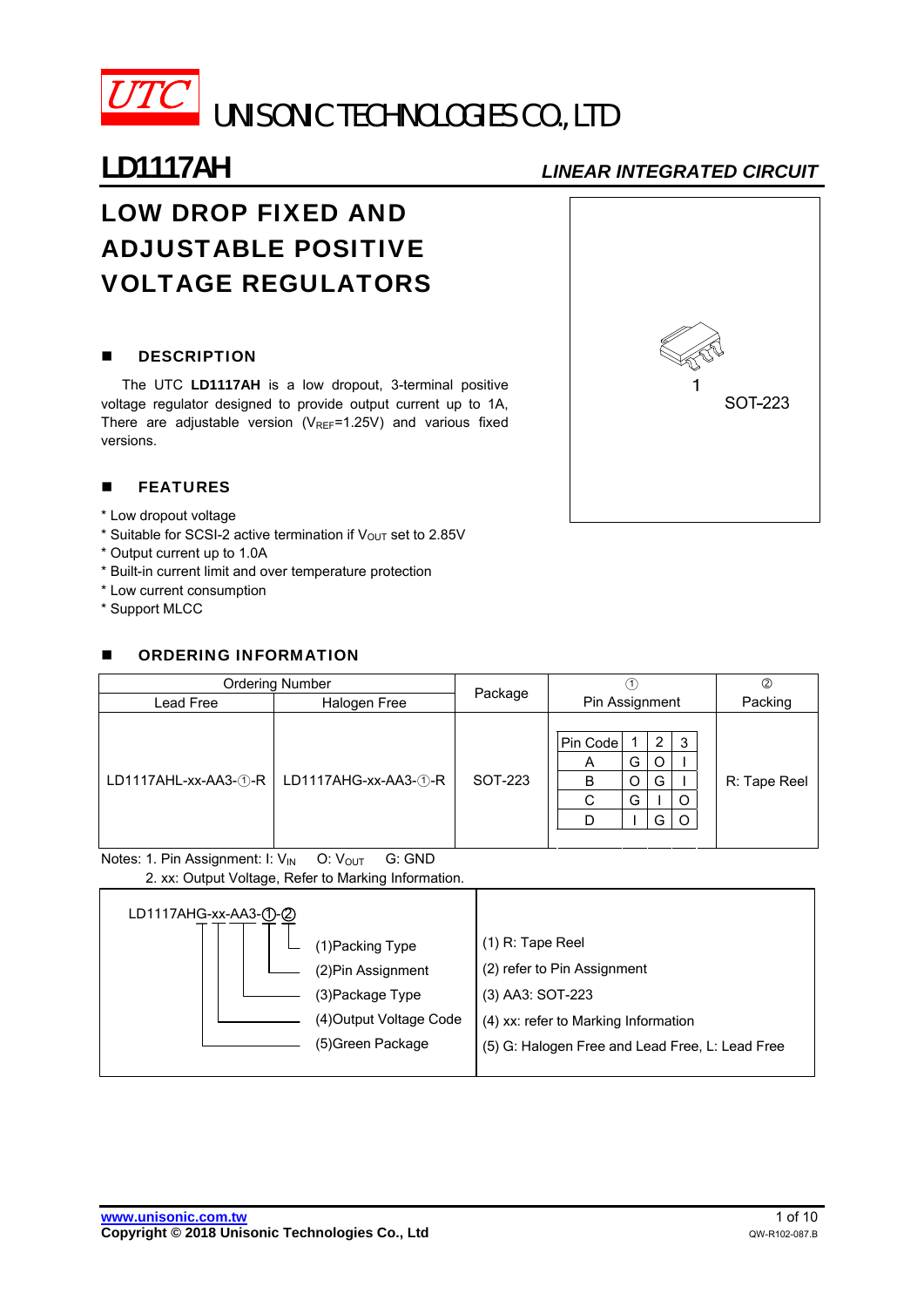# **MARKING INFORMATION**

| <b>PACKAGE</b> | <b>VOLTAGE CODE</b> | <b>MARKING</b>                                                                                                                           |
|----------------|---------------------|------------------------------------------------------------------------------------------------------------------------------------------|
| SOT-223        | 33:3.3V<br>AD:ADJ   | L: Lead Free<br>→ G: Halogen Free<br>LD1117AH户<br>$\blacktriangleright$ Pin Code<br>Voltage Code <<br>→ Date Code<br>$\mathfrak{p}$<br>3 |

# **BLOCK DIAGRAM**

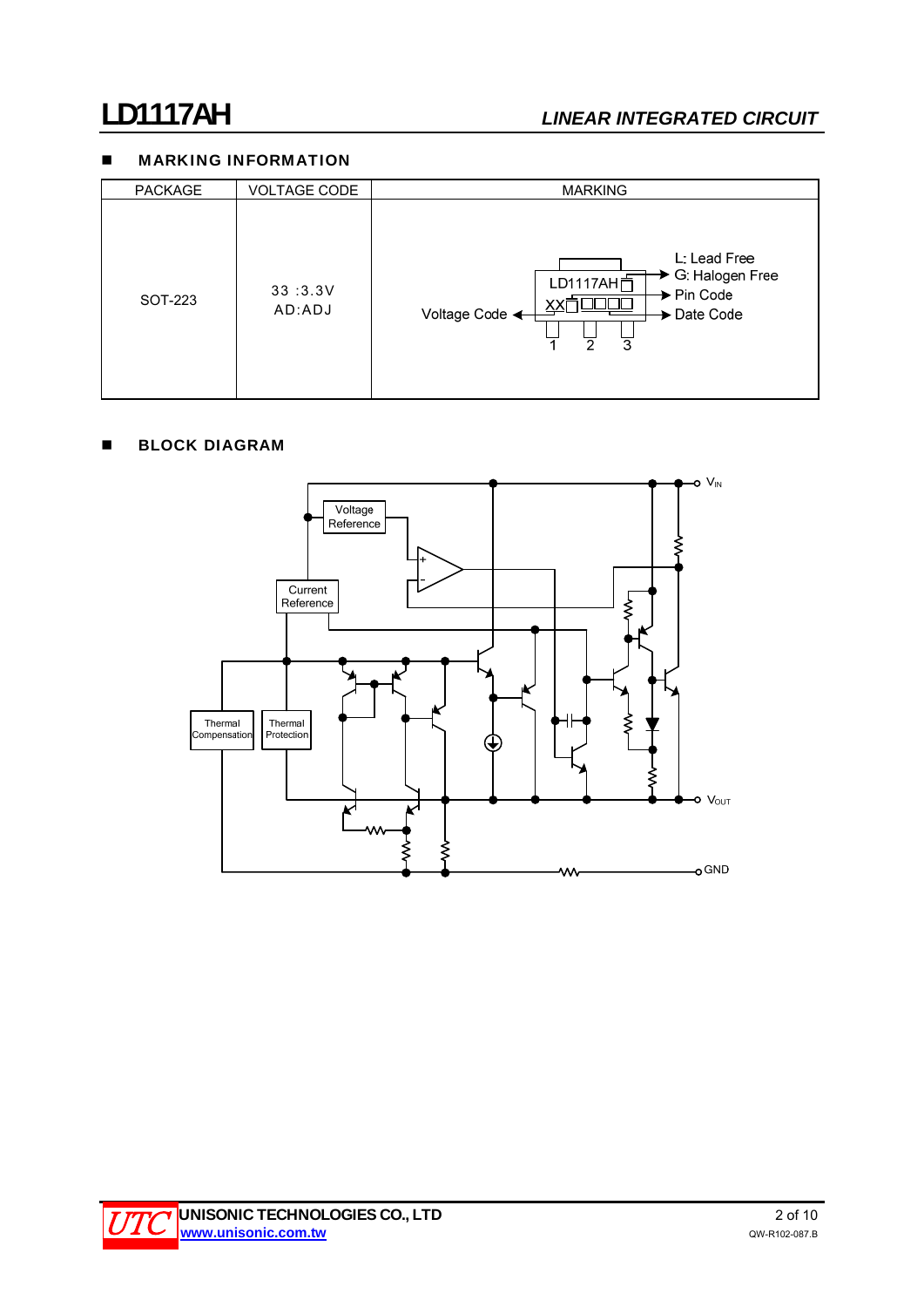## **ABSOLUTE MAXIMUM RATINGS**  $(T_A=25^{\circ}C)$

| <b>PARAMETER</b>               | <b>SYMBOL</b>             | <b>RATINGS</b>     | UNIT   |
|--------------------------------|---------------------------|--------------------|--------|
| <b>DC Input Voltage</b>        | V <sub>IN</sub>           | 20                 |        |
| Power Dissipation              | P <sub>D</sub>            | Internally limited |        |
| <b>Junction Temperature</b>    |                           | +150               | °C     |
| Operating Temperature (Note 2) | OPR                       | $-20 - 125$        | °C     |
| Storage temperature            | $\mathsf{T}_{\text{STG}}$ | $-65 - +150$       | $\sim$ |

Notes: 1. Absolute maximum ratings are those values beyond which the device could be permanently damaged. Absolute maximum ratings are stress ratings only and functional device operation is not implied.

2. This condition is only determined from design. It can't be 100% tested in mass production.

### **RECOMMENDED OPERATING RATINGS**

| <b>PARAMETER</b>                  | <b>SYMBOL</b>         | <b>RATINGS</b>       | UNIT   |
|-----------------------------------|-----------------------|----------------------|--------|
| Input Voltage                     | <b>V<sub>IN</sub></b> |                      |        |
| Operating Junction<br>Temperature |                       | $+125$<br>-20 $\sim$ | $\sim$ |

### **THERMAL CHARACTERISTICS**

| <b>PARAMETER</b>        | <b>SYMBOL</b> | <b>TINGS</b><br>RA | UNIT          |
|-------------------------|---------------|--------------------|---------------|
| Junction to Ambient     | UJA           | 165                | °C/W          |
| <b>Junction to Case</b> | UJC           | l u                | $\degree$ C/W |

### **ELECTRICAL CHARACTERISTICS**

(T<sub>A</sub>=25°C, refer to the test circuits, T<sub>J</sub>=0 ~ 125°C, C<sub>O</sub>=10µF unless otherwise specified)

### **For LD1117AH-3.3**

| <b>PARAMETER</b>         | <b>SYMBOL</b>            | <b>TEST CONDITIONS</b>                                                                                    | MIN.  | TYP.  | MAX.  | <b>UNIT</b> |
|--------------------------|--------------------------|-----------------------------------------------------------------------------------------------------------|-------|-------|-------|-------------|
| Output Voltage           | <b>V</b> <sub>OUT</sub>  | $V_{IN}$ =5.3V, $I_{OUT}$ =10mA, TJ=25°C                                                                  | 3.234 | 3.300 | 3.366 | V           |
| Output Voltage           | V <sub>OUT</sub>         | $V_{IN} = 4.75$ to 10V, $I_{OUT} = 0 \sim 1000$ mA                                                        | 3.234 | 3.300 | 3.366 | $\vee$      |
| Line Regulation          | $\Delta{\mathsf{V}}$ out | $V_{\text{IN}}$ =4.75 to 15V, $I_{\text{OUT}}$ =0mA                                                       |       | 1     | 6     | mV          |
| Load Regulation          | $\Delta V_{\rm OUT}$     | V <sub>IN</sub> =4.75V, I <sub>OUT</sub> =0~1000mA                                                        |       | 1     | 10    | mV          |
| Temperature stability    | $\Delta V_{\text{OUT}}$  |                                                                                                           |       | 0.5   |       | $\%$        |
| Long Term Stability      | $\Delta V_{\text{OUT}}$  | 1000 hrs, $T_J = 125^{\circ}C$                                                                            |       | 0.3   |       | %           |
| Operating Input Voltage  | $V_{IN}$                 | $I_{\text{OUT}} = 100 \text{mA}$                                                                          |       |       | 15    | $\vee$      |
| Quiescent Current        | lo                       | V <sub>IN</sub> ≤15V                                                                                      |       | 5     | 10    | mA          |
| Current Limit            | <b>I</b> LIMIT           | V <sub>IN</sub> =8.3V, T」=25°C                                                                            | 1000  |       |       | mA          |
| Output Noise Voltage     | e <sub>N</sub>           | B=10Hz to 10KHz, $T_J = 25^\circ C$                                                                       |       | 100   |       | $\mu$ V     |
| Supply Voltage Rejection | <b>SVR</b>               | $I_{OUT}$ =40mA, f=120Hz, TJ=25°C,<br>$V_{\mathsf{IN}}$ =6.3V, $V_{\mathsf{RIPPLE}}$ =1V $_{\mathsf{PP}}$ | 60    | 75    |       | dB          |
|                          |                          | $I_{\text{OUT}}$ =100mA                                                                                   |       | 1.00  | 1.10  |             |
| Dropout Voltage          | $V_D$                    | $I_{\text{OUT}} = 500 \text{mA}$                                                                          | 1.15  |       | 1.25  | $\vee$      |
|                          |                          | $I_{\text{OUT}} = 800 \text{mA}$                                                                          |       | 1.20  | 1.30  |             |
|                          |                          | $IOUT=1A$                                                                                                 |       | 1.20  | 1.30  |             |
| Thermal Regulation       |                          | $T_A = 25^\circ \text{C}$ , 30ms Pulse                                                                    |       | 0.01  | 0.10  | % /W        |

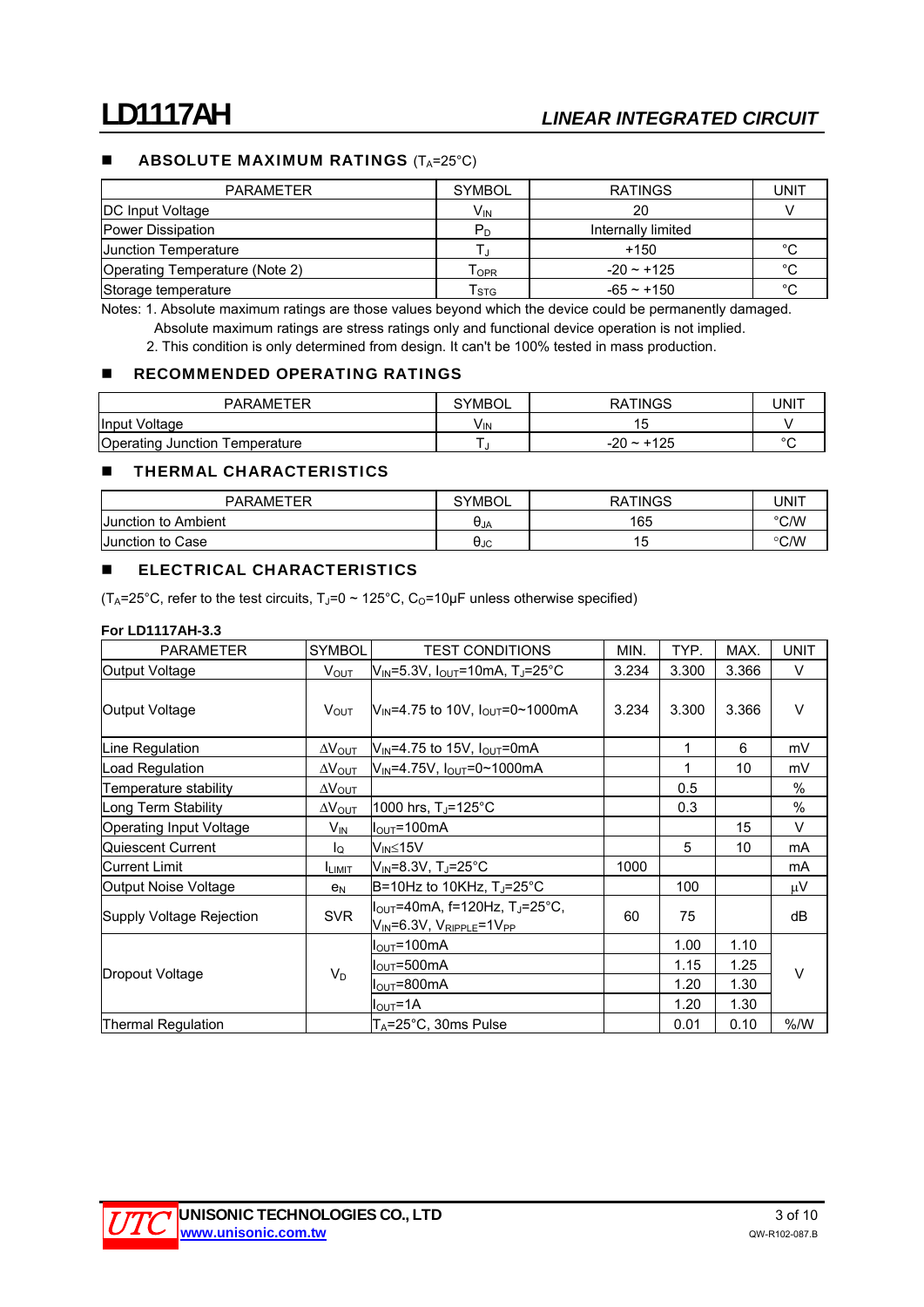# **ELECTRICAL CHARACTERISTICS (Cont.)**

### **For LD1117AH-ADJ**

| <b>PARAMETER</b>               | <b>SYMBOL</b>           | <b>TEST CONDITIONS</b>                                                                                | <b>MIN</b> | <b>TYP</b>     | <b>MAX</b> | <b>UNIT</b> |
|--------------------------------|-------------------------|-------------------------------------------------------------------------------------------------------|------------|----------------|------------|-------------|
| Reference Voltage              | <b>V</b> <sub>REF</sub> | V <sub>IN</sub> -V <sub>OUT</sub> =2V, I <sub>OUT</sub> =10mA, TJ=25°C                                | 1.225      | 1.25           | 1.275      | V           |
| Reference Voltage              | $V_{REF}$               | $V_{IN}$ - $V_{OUT}$ =1.4 to 10V,<br>$I_{\text{OUT}} = 10 - 1000 \text{mA}$                           | 1.225      | 1.25           | 1.275      | $\vee$      |
| Line Regulation                | $\Delta V_{\text{OUT}}$ | $V_{IN}$ - $V_{OUT}$ =1.5 to 13.75V, $I_{OUT}$ =10mA                                                  |            | 0.035          | 0.2        | $\%$        |
| Load Regulation                | $\Delta V_{\text{OUT}}$ | $V_{IN}$ - $V_{OUT}$ =3V, $I_{OUT}$ =10~1000mA                                                        |            | 0.1            | 0.4        | %           |
| Temperature stability          | $\Delta V_{\text{OUT}}$ |                                                                                                       |            | 0.50           |            | $\%$        |
| Long Term Stability            | $\Delta V_{\text{OUT}}$ | 1000 hrs, T <sub>J</sub> =125°C                                                                       |            | 0.3            |            | %           |
| <b>Operating Input Voltage</b> | $V_{IN}$                |                                                                                                       |            |                | 15         | $\vee$      |
| Adjustment Pin Current         | l <sub>ADJ</sub>        | V <sub>IN</sub> ≤15V                                                                                  |            | 60             | 120        | μA          |
| Adjustment Pin Current Change  | $\Delta I_{ADJ}$        | $V_{IN}$ - $V_{OUT}$ =1.4 to 10V,<br>$I_{\text{OUT}}$ =10 ~ 1000mA                                    |            | 1              | 5          | μA          |
| Minimum Load Current           | $I_{O(MIN)}$            | $V_{IN} = 15V$                                                                                        |            | $\overline{2}$ | 5          | mA          |
| lCurrent Limit                 | <b>ILIMIT</b>           | VIN-VOUT=5V, TJ=25°C                                                                                  | 1000       |                |            | mA          |
| Output Noise $(\%V_{\odot})$   | e <sub>N</sub>          | B=10Hz to 10KHz, TJ=25°C                                                                              |            | 0.003          |            | %           |
| Supply Voltage Rejection       | <b>SVR</b>              | $I_{OUT}$ =40mA, f=120Hz, T <sub>J</sub> =25°C,<br>$V_{IN}$ - $V_{OUT}$ =3V, $V_{RIPPLE}$ =1 $V_{PP}$ | 60         | 75             |            | dB          |
| Dropout Voltage                | $V_D$                   | $I_{\text{OUT}} = 100 \text{mA}$                                                                      |            | 1.00           | 1.10       |             |
|                                |                         | $I_{\text{OUT}} = 500 \text{mA}$                                                                      |            | 1.15           | 1.25       | $\vee$      |
|                                |                         | $I_{\text{OUT}}$ =800mA                                                                               |            | 1.20           | 1.30       |             |
|                                |                         | $I_{\text{OUT}} = 1A$                                                                                 |            | 1.20           | 1.30       |             |
| <b>Thermal Regulation</b>      |                         | $T_A = 25^\circ \text{C}$ , 30ms Pulse                                                                |            | 0.01           | 0.10       | % /W        |

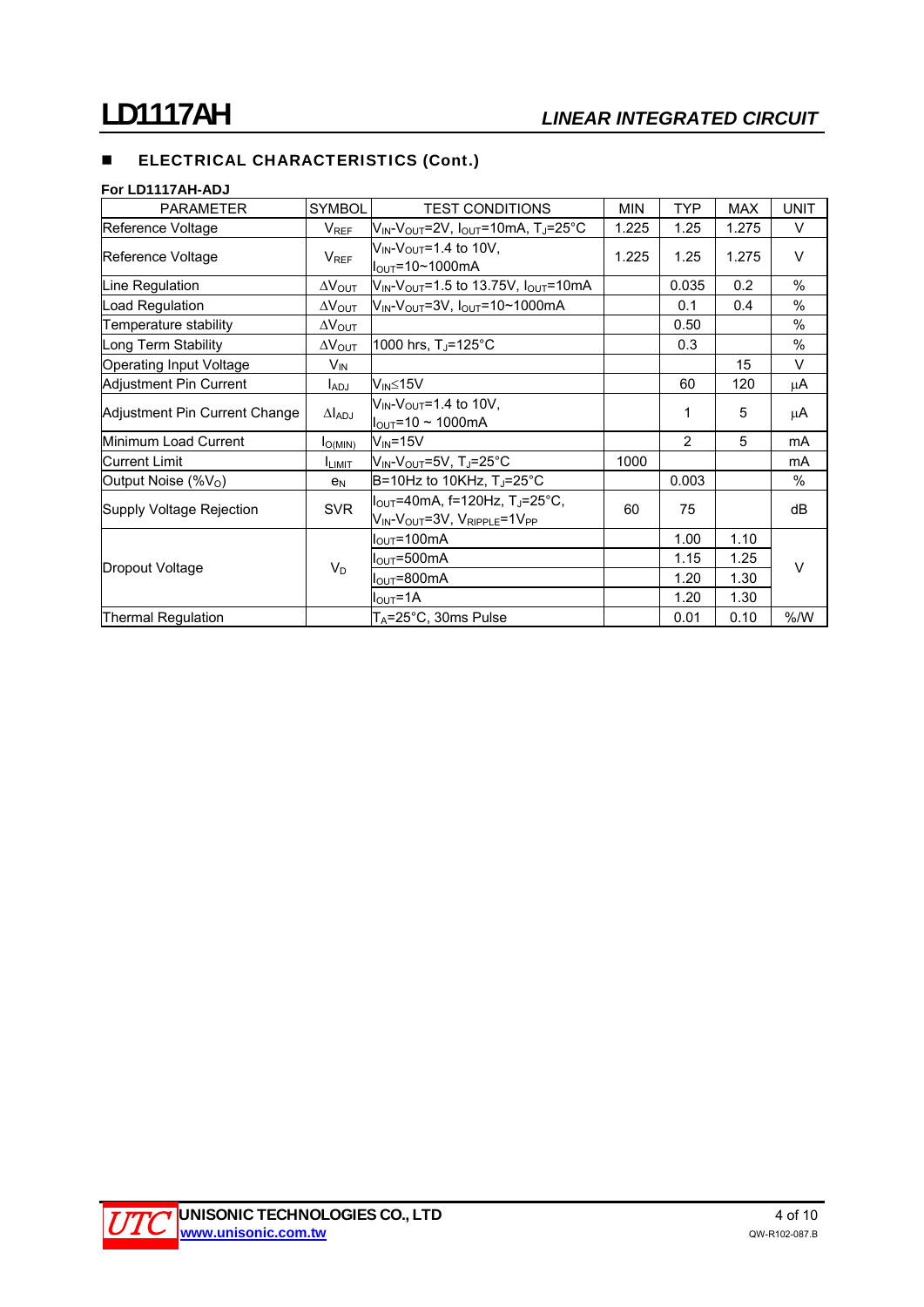# **LD1117AH** *LINEAR INTEGRATED CIRCUIT*

# TYPICAL APPLICATIONS



Fig.4 Active Terminator for SCSI-2 BUS

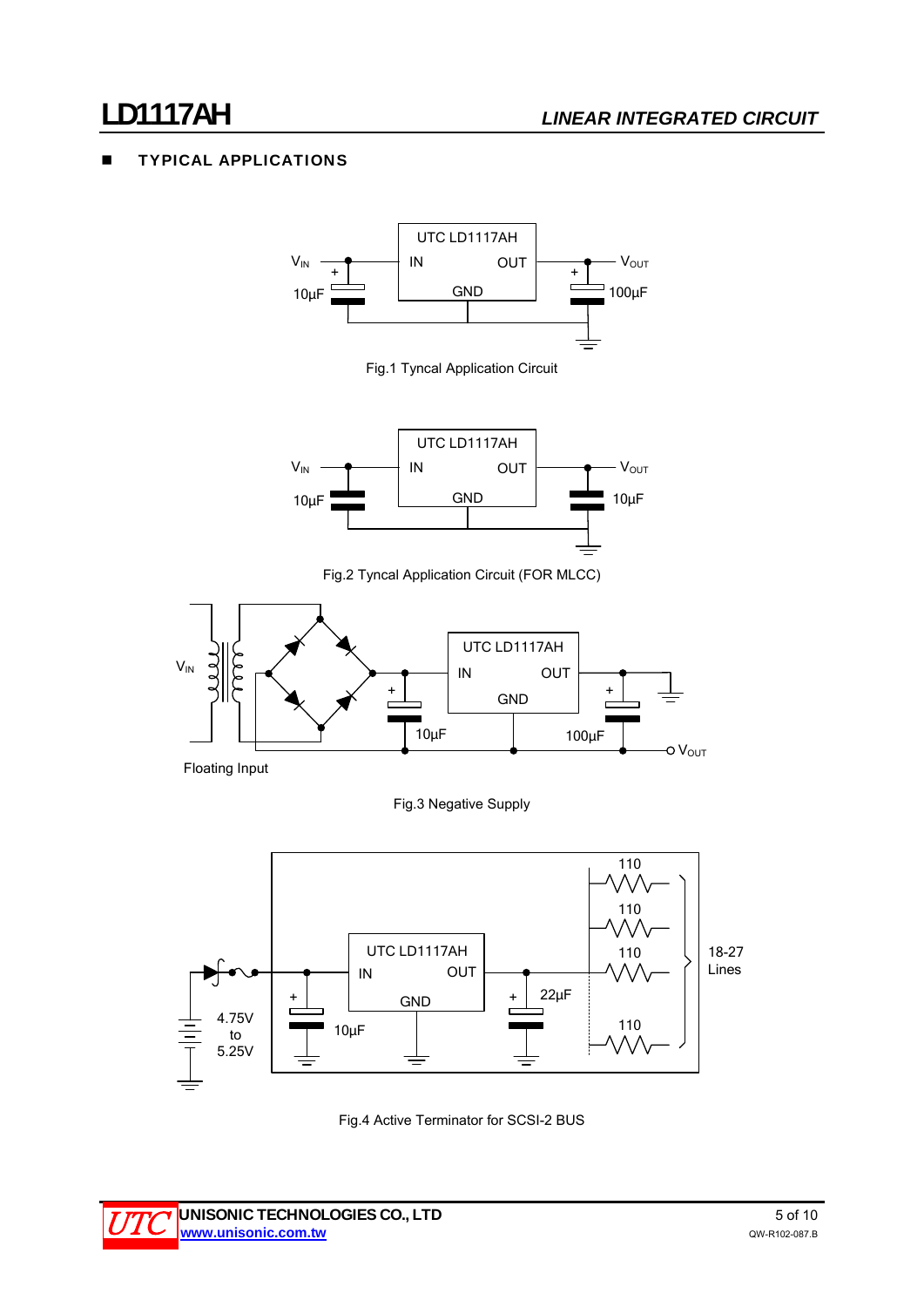# **TYPICAL APPLICATIONS (Cont.)**



Fig.5 Circuit for Increasing Output Voltage

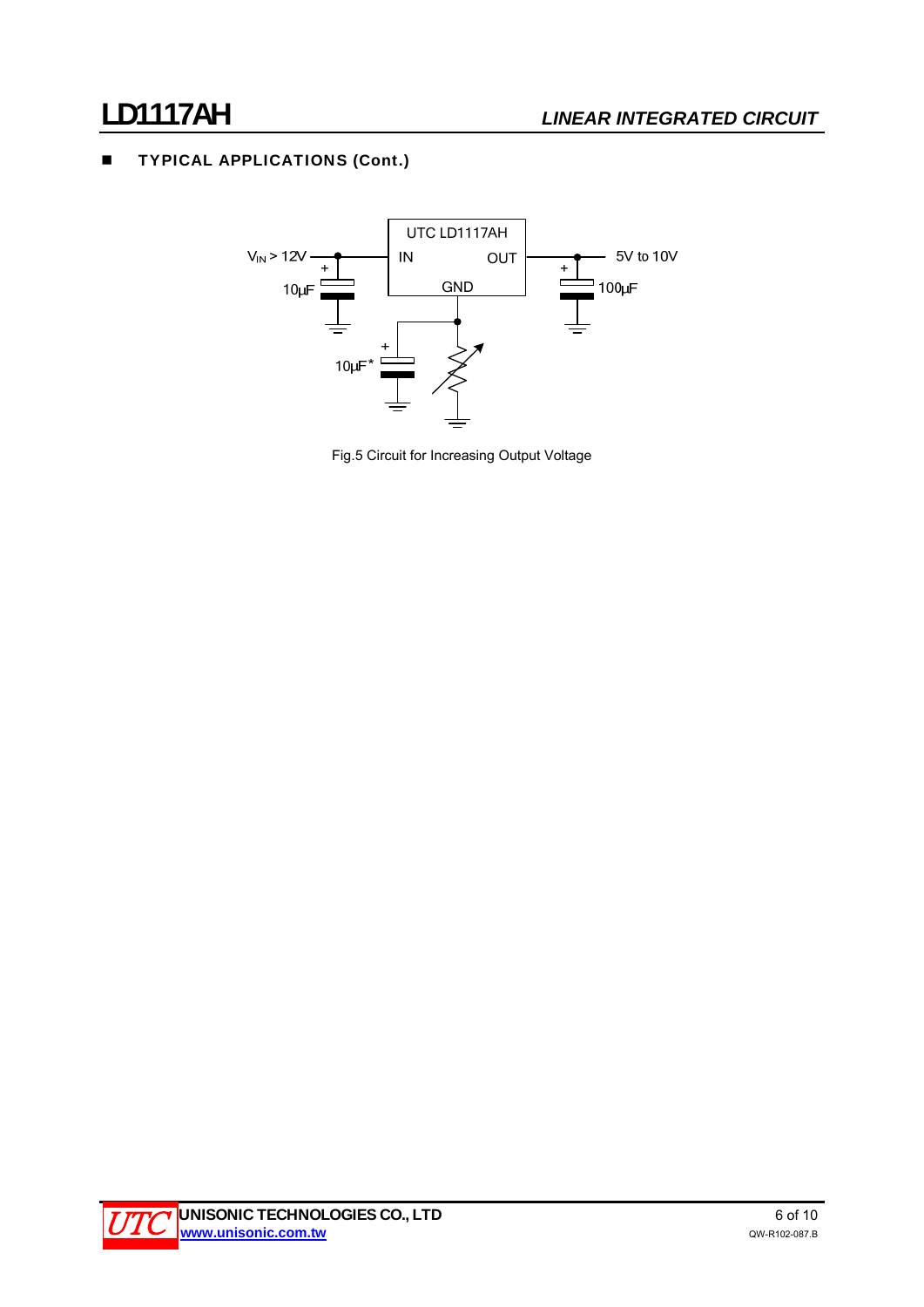## **APPLICATION NOTE of LD1117AH ADJUSTABLE**

The UTC LD1117AH adjustable has a reference voltage of between the OUT and ADJ/GND pins. I<sub>ADJ</sub> is 60µA typ. (120 $\mu$ A max.) and  $\Delta I_{ADJ}$  is 1 $\mu$ A typ. (5 $\mu$ A max.).

R<sub>1</sub> is normally fixed to 120Ω.

From figure 6 we obtain:

 $V_{\text{OUT}}=V_{\text{REF}}+R_2(I_{\text{ADJ}}+I_{\text{R1}})=V_{\text{REF}}+R_2(I_{\text{ADJ}}+V_{\text{REF}}/R_1)=V_{\text{REF}}(1+R_2/R_1)+R_2 \times I_{\text{ADJ}}.$ 

Usually R<sub>2</sub> value is in the range of few KΩ, so the R<sub>2</sub> X I<sub>ADJ</sub> product could be neglected; then the above expression becomes:  $V_{\text{OUT}}=V_{\text{REF}}(1+R_{2}/R_{1})$ 

For better load regulation, realize a good Kelvin connection of  $R_1$  and  $R_2$  is important. Particularly  $R_1$  connection must be realized very close to OUT and ADJ/GND pin, while  $R_2$  ground connection must be placed as near as possible to the negative Load pin. Ripple rejection can be improved by introducing a 10μF electrolytic capacitor placed in parallel to the  $R_2$  resistor (See Fig. 8)



Fig.6 Adjustable Output Voltage Application Circuit



Fig.7 Adjustable Output Voltage Application Circuit (FOR MLCC)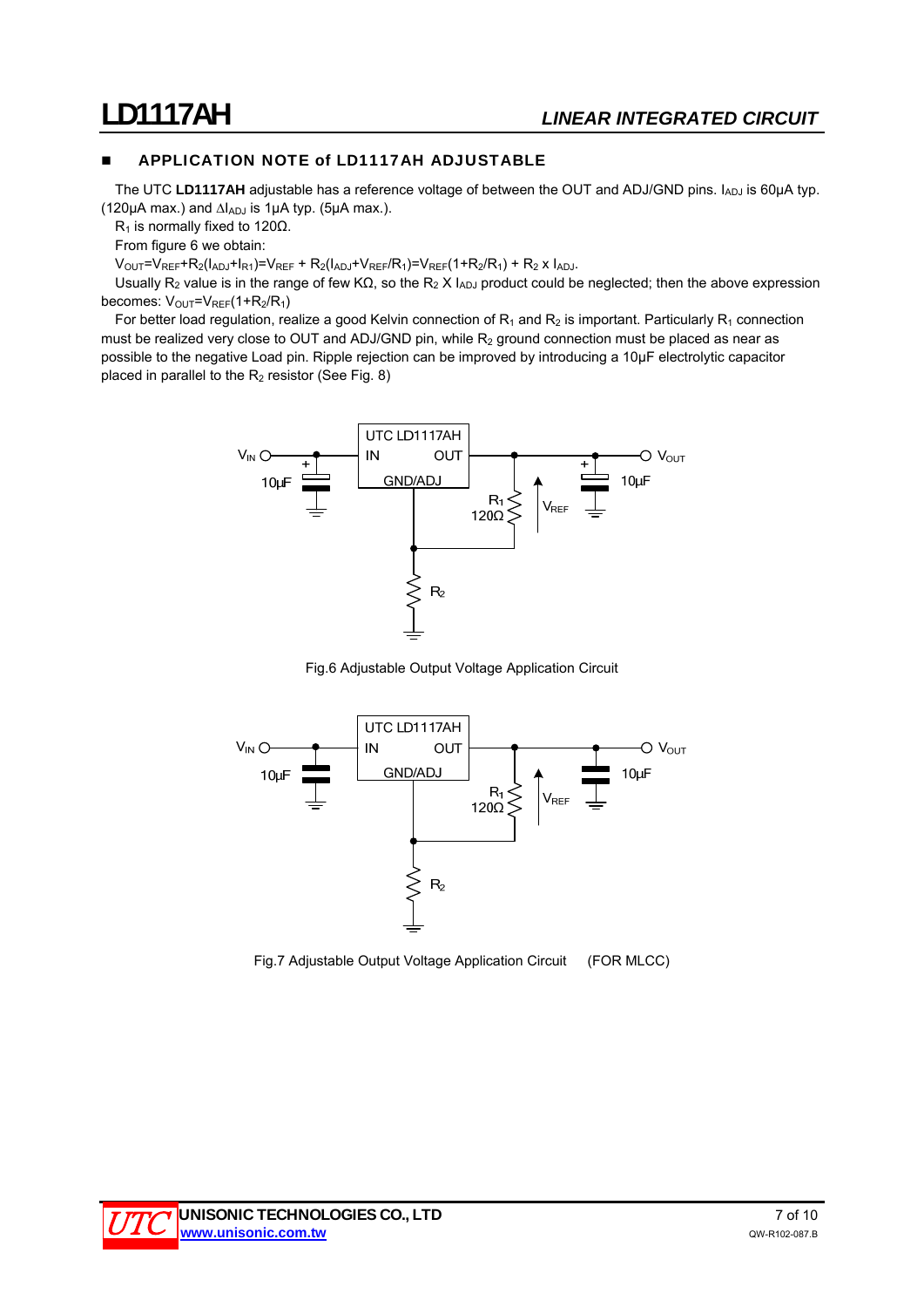# **APPLICATION NOTE of LD1117AH ADJUSTABLE (Cont.)**



Fig.8 Adjustable Output Voltage Application with improved Ripple Rejection.

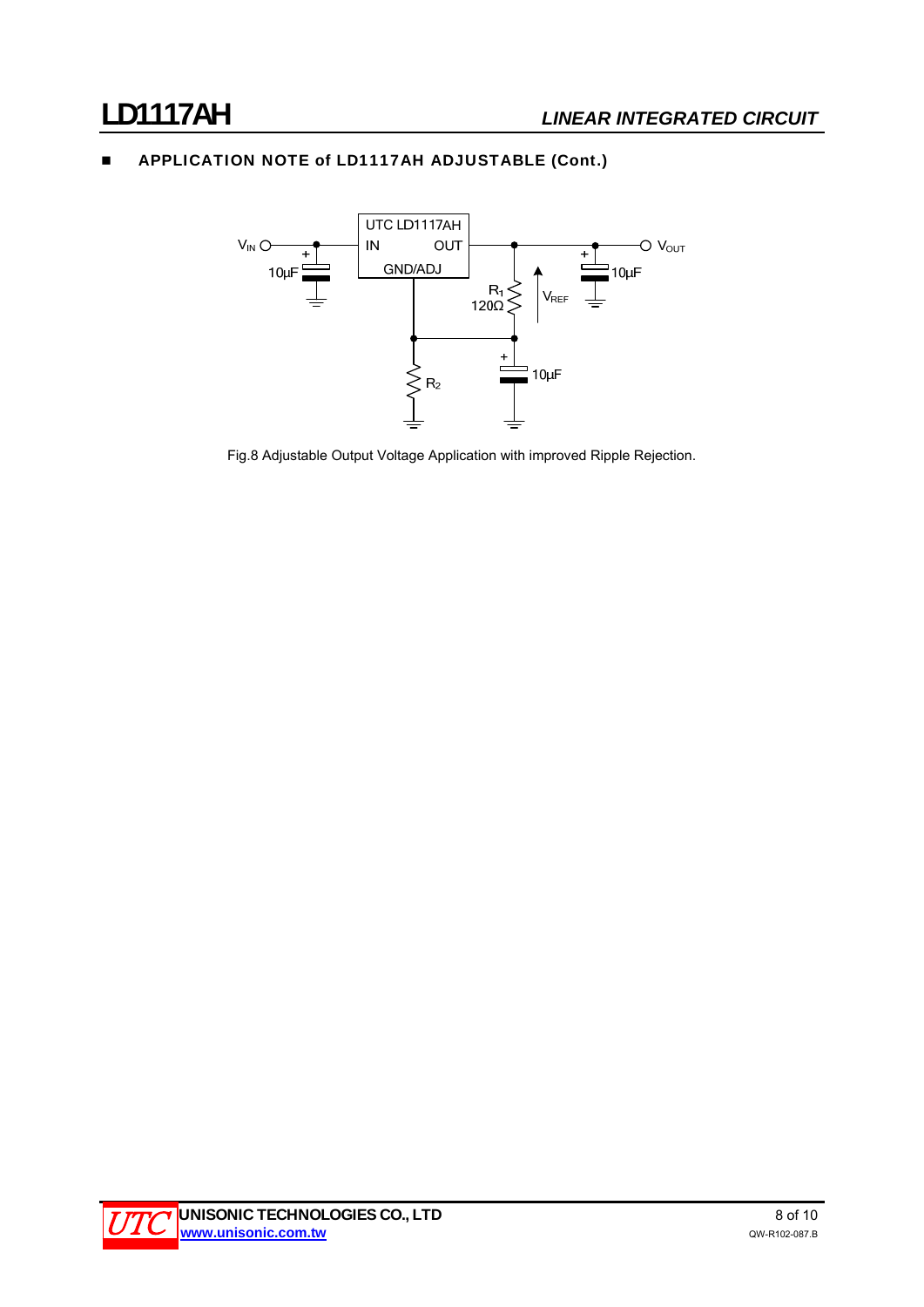# **LD1117AH** *LINEAR INTEGRATED CIRCUIT*

### TYPICAL CHARACTERISTICS